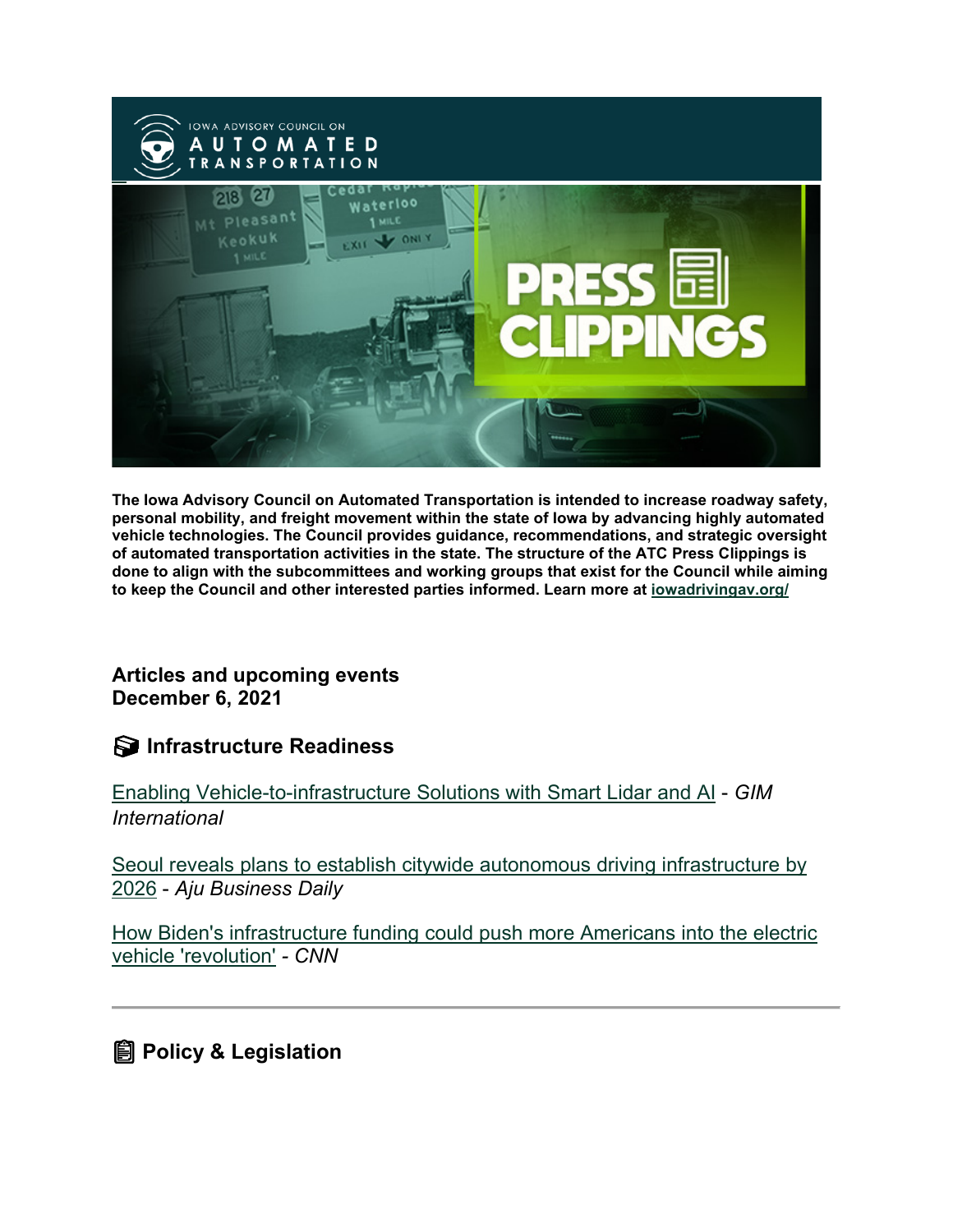[Biden Signs Infrastructure Bill, Outlines Implementation Priorities](https://aashtojournal.org/2021/11/19/biden-signs-infrastructure-bill-outlines-implementation-priorities/?utm_medium=email&utm_source=govdelivery) - *AASHTO Journal*

[Building a Regulatory Case for Autonomous Vehicles](https://www.asme.org/topics-resources/content/building-a-regulatory-case-for-autonomous-vehicles?utm_medium=email&utm_source=govdelivery) - *ASME*

[Food Delivery Robots Gaining Popularity](https://www.route-fifty.com/tech-data/2021/11/food-delivery-robots-are-becoming-more-common/187143/?utm_medium=email&utm_source=govdelivery) *- Route Fifty*

#### **Economic Development**

[Ford and Rivian cancel plans to jointly develop an electric vehicle](https://www.cnbc.com/2021/11/19/ford-and-rivian-cancel-plans-to-jointly-develop-an-electric-vehicle.html?utm_medium=email&utm_source=govdelivery) - *CNBC*

[Robots outnumber human workers in this autonomous truck yard north of](https://www.cpr.org/2021/11/26/robots-outnumber-human-workers-in-this-autonomous-truck-yard-north-of-denver/?utm_medium=email&utm_source=govdelivery)  [Denver](https://www.cpr.org/2021/11/26/robots-outnumber-human-workers-in-this-autonomous-truck-yard-north-of-denver/?utm_medium=email&utm_source=govdelivery) - *CPR News*

[Aurora partners with Amazon Web Services on autonomous vehicle](https://www.cnet.com/roadshow/news/aurora-drive-aws-autonomous-vehicle-development/?utm_medium=email&utm_source=govdelivery)  [development](https://www.cnet.com/roadshow/news/aurora-drive-aws-autonomous-vehicle-development/?utm_medium=email&utm_source=govdelivery) *- CNET*

## **Public Safety & Enforcement**

[Honda Cars Could Politely Text Pedestrians To Get The Hell Out Of The](https://jalopnik.com/honda-cars-could-politely-text-pedestrians-to-get-the-h-1848104882?utm_medium=email&utm_source=govdelivery)  [Way](https://jalopnik.com/honda-cars-could-politely-text-pedestrians-to-get-the-h-1848104882?utm_medium=email&utm_source=govdelivery) - *Jalopnik*

[Tesla asks Full Self-Driving Beta drivers to accept being recorded in case of a](https://electrek.co/2021/11/23/tesla-asks-full-self-driving-beta-to-accept-being-recorded-crash-safety-risk/?utm_medium=email&utm_source=govdelivery)  [crash or 'safety risk'](https://electrek.co/2021/11/23/tesla-asks-full-self-driving-beta-to-accept-being-recorded-crash-safety-risk/?utm_medium=email&utm_source=govdelivery) - *Jalopnik*

[Otonomo: The future runs on mobility data](https://www.zdnet.com/article/otonomo-the-future-runs-on-mobility-data/?utm_medium=email&utm_source=govdelivery) *- ZD Net*

[J.D. Power Study on Fully Automated Self-Driving Vehicles: Consumers Don't](https://www.jdpower.com/business/press-releases/2021-mobility-confidence-index-mci-study?utm_medium=email&utm_source=govdelivery)  [Know What They Don't Know](https://www.jdpower.com/business/press-releases/2021-mobility-confidence-index-mci-study?utm_medium=email&utm_source=govdelivery) - *JD Power*

### **Research, Development, Testing & Evaluation**

Autonomous Vehicles – [Development, Deployment, and What's Next with Kelley](https://transportationradio.wordpress.com/2021/11/23/autonomous-vehicles-development-deployment-and-whats-next-with-kelley-coyner-innovation4mobility/?utm_medium=email&utm_source=govdelivery)  [Coyner, Innovation4Mobility](https://transportationradio.wordpress.com/2021/11/23/autonomous-vehicles-development-deployment-and-whats-next-with-kelley-coyner-innovation4mobility/?utm_medium=email&utm_source=govdelivery) - *Transportation Radio*

[An Auto-Calibrating System for Sensors in Autonomous Vehicles](https://www.eetasia.com/an-auto-calibrating-system-for-sensors-in-autonomous-vehicles/?utm_medium=email&utm_source=govdelivery) - *EE Times*